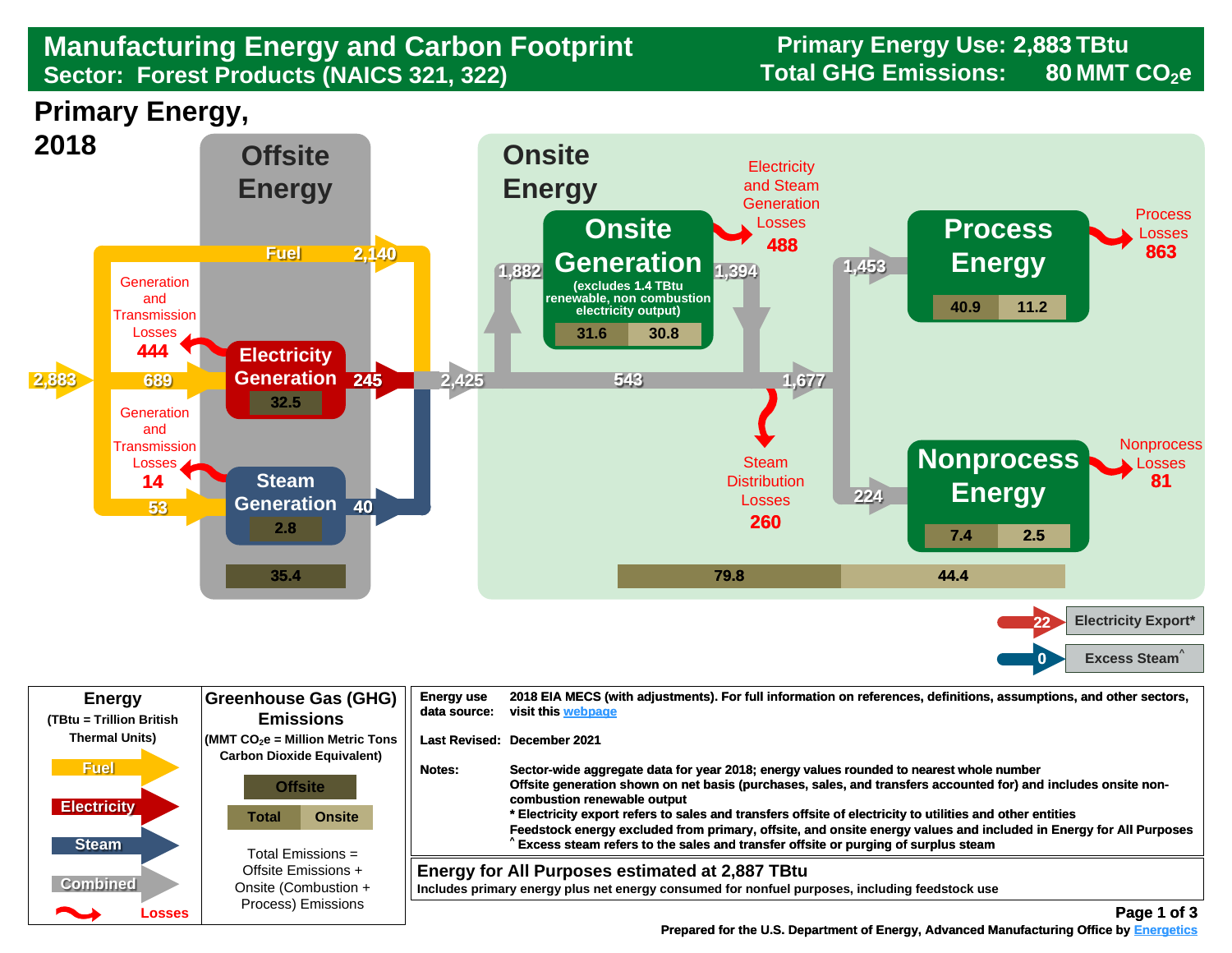

**Onsite Energy Use: 2,425 TBtu 44**